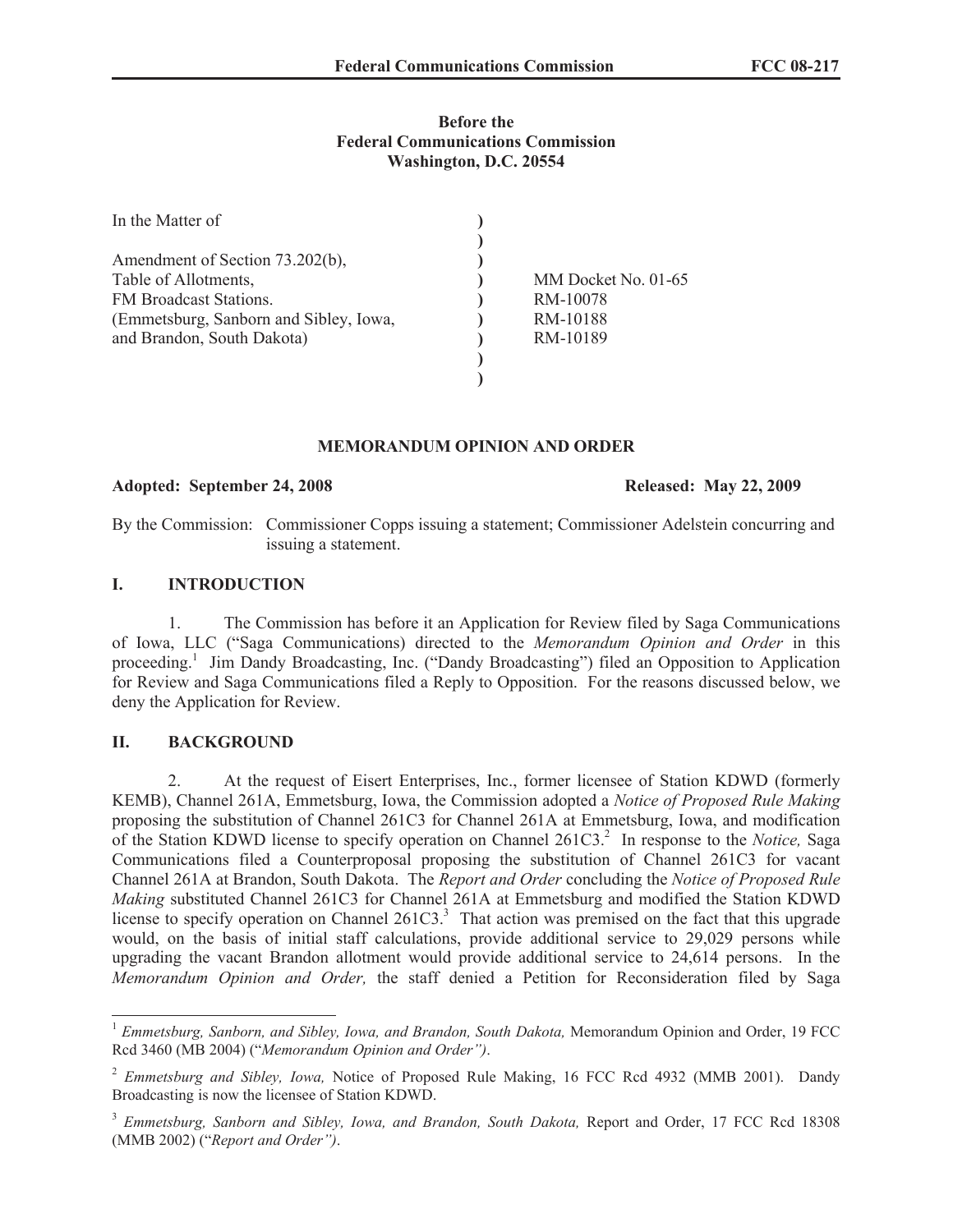Communications disputing the respective population totals. In doing so, the staff concluded, based on newly released 2000 U.S. Census data, that the decision favoring the upgrade at Emmetsburg was correct.

3. In its Application for Review, accompanied by three engineering exhibits, Saga Communications again contends that upgrading the Brandon allotment would, using 2000 U.S. Census data, result in additional service to 27,274 persons while upgrading the Emmetsburg allotment would provide additional service to 24,939 persons. As such, Saga Communications contends that the Brandon upgrade should have been the preferred allotment.<sup>4</sup>

## **III. DISCUSSION**

4. We deny the Application for Review. As the staff explained in denying reconsideration, the Media Bureau conducted an engineering review of the respective proposals using 2000 U.S. Census block group centroid data which became available after the release of the *Report and Order* in this proceeding. Based on this data, the staff upheld the Emmetsburg upgrade. We have carefully and independently reviewed these population calculations. Although the *Memorandum Opinion and Order* contains several arithmetic errors,<sup>5</sup> we conclude that the award of the allotment to Emmetsburg was proper. Based on 2000 U.S. Census block group centroid data, we have confirmed that the proposed upgrade at Emmetsburg would result in additional service to 29,029 persons. This calculation is based upon existing service to 24,961 persons and a proposed service to a total of 53,990 persons. In comparison, the proposed upgrade at Brandon would result in additional service to 24,614 persons. This calculation is based upon the current allotment at Brandon serving 159,139 persons and the proposed Class C3 allotment serving 183,753 persons.<sup>6</sup> As discussed below, these calculations are based upon a presumption of uniform terrain and each Class C3 facility operating at maximum facilities.<sup>7</sup>

5. We have also reviewed the three engineering exhibits that were attached to the Application for Review. According to these exhibits, the Brandon upgrade of a vacant allotment will serve between 1,590 and 2,386 more persons than the Station KDWD upgrade at Emmetsburg and, therefore, the staff action should be reversed. We disagree for two reasons. First, these exhibits compare the number of persons within the 60 dBu contour of a Brandon Class C3 allotment at maximum facilities to the number of persons within the 60 dBu contour as now set forth in the Station KDWD construction permit to implement the Class C3 upgrade (File No. BPH-20021113AAS).<sup>8</sup> The fact that Station KDWD implemented its Class C3 upgrade at slightly less than maximum facilities does not warrant revisiting the *Report and Order* which, consistent with established policy, compared the two competing proposals on

<sup>4</sup> *See Revision of FM Allotment Policies and Procedures,* Second Report and Order, 90 FCC 2d 88 (1982); *see also Greenup, Kentucky, and Athens, Ohio,* Memorandum Opinion and Order, 6 FCC Rcd 1493 (1991).

<sup>5</sup> The *Memorandum Opinion and Order* erroneously states that the *Report and Order* concluded that the Emmetsburg proposal population gain would be 28,607 (rather than 29,029) and that the Brandon proposal would serve an additional 26,223 (rather than 24,614). In addition, the *Memorandum Opinion and Order* miscalculated the Emmetsburg population gain using 2000 Census data by incorrectly subtracting current service (24,961) from the proposed service (53,990), *i.e.* stating that the population gain would be 28,929 rather than 29,029.

<sup>&</sup>lt;sup>6</sup> We recognize that 1990 and 2000 Census data calculations have yielded identical results. It is not possible to replicate the 1990 calculations at this time.

<sup>7</sup> *See Caldwell, College Station and Gause, Texas,* Memorandum Opinion and Order, 15 FCC Rcd 3322 (2000); *see also Greenup, Kentucky, and Athens, Ohio, supra*.

<sup>&</sup>lt;sup>8</sup> We note that the Emmetsburg allotment would also prevail, *arguendo*, on the basis of its permitted facilities, which will serve 53,975 persons, only 15 fewer persons than would be served by maximum facilities.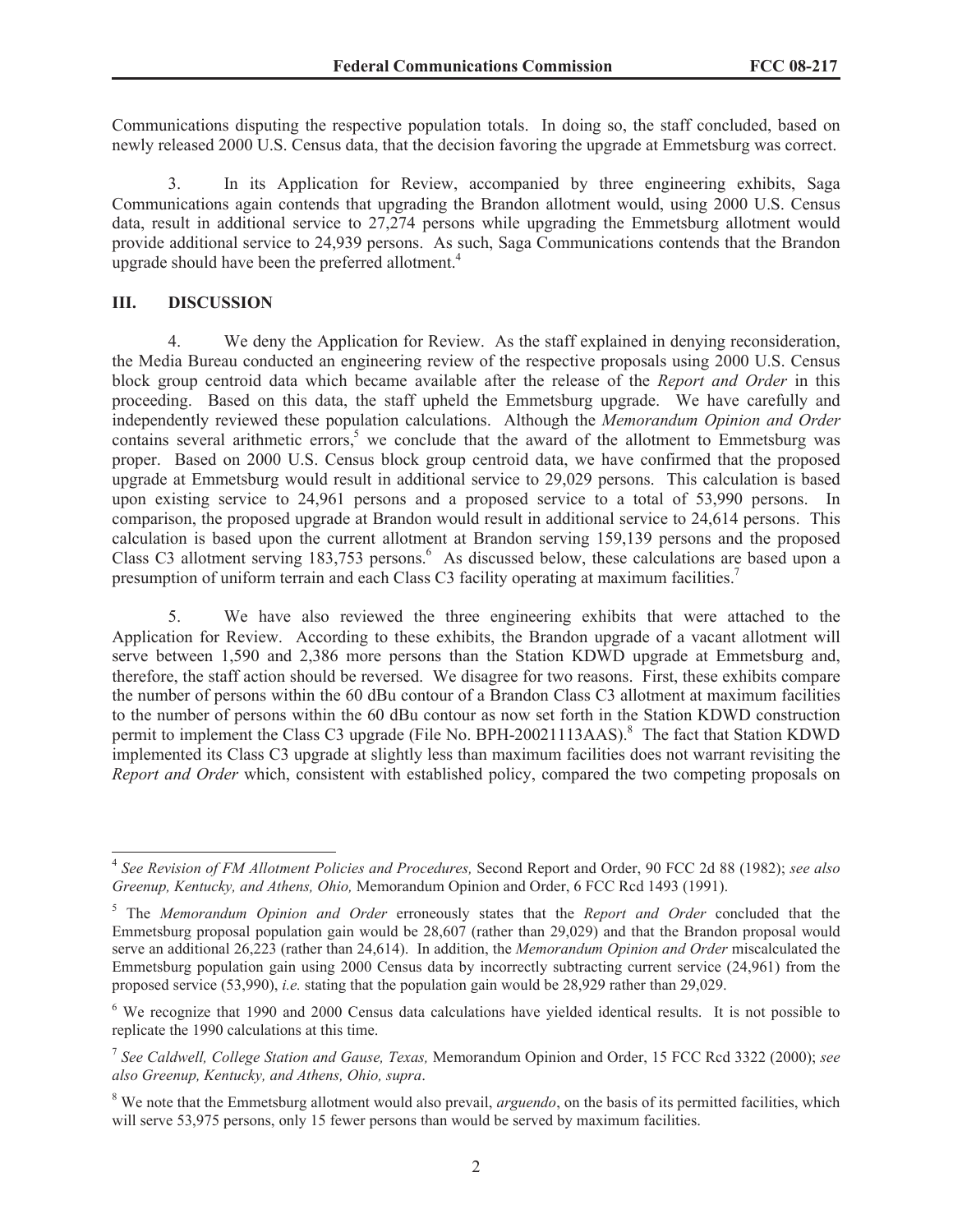the basis of maximum facilities.<sup>9</sup> Because it is not possible to predict the facilities or transmitter site that will ultimately be used to implement an allotment proposal, this is a reasonable means to compare mutually exclusive proposals. We decline to disturb the determination reached earlier in this proceeding based on the facilities specified in a subsequently filed application. In this regard, there is no assurance that the ultimate permittee of the Brandon allotment would be able or willing to implement the allotment at maximum facilities or at the transmitter site specified in this rulemaking proceeding.

6. Secondly, the Saga calculations for the Station KDWD Class C3 upgrade at Emmetsburg are based on "actual terrain" whereas the calculations for the Brandon upgrade are based on uniform terrain. On the basis of actual terrain, the engineering exhibits state that the Class C3 upgrade at Emmetsburg will serve between 49,130 and 49,908 persons instead of the 53,990 persons presuming uniform terrain. Even if Saga Communications had submitted these engineering exhibits earlier in the proceeding, they would not have been considered. We make our determination as to the area that would receive a certain signal strength on the basis of the standard FM propagation signal methodology set forth in Section 73.313(a) of the rules. In developing this methodology, the Commission assumed "uniform terrain." Uniform terrain is the average terrain found in all areas of the United States, excluding sharp variations such as ridges and valleys. The F(50,50) curves, used to determine the propagation of the FM signal, assume a terrain variation of 50 meters along radials measured between 3 and 16 kilometers from the transmitter site. In order to use an alternate propagation methodology, Section 73.313(e) of the rules requires that the terrain vary widely from the 50 meter value incorporated into the standard prediction methodology. In this instance, no showing has been submitted to demonstrate the required variation. In the absence of such a submission, Section 73.313(a) must be used to calculate signal strengths.<sup>10</sup>

# **IV. ORDERING CLAUSES**

7. Accordingly, IT IS ORDERED, That the aforementioned Application for Review filed by Saga Communications of Iowa, LLC IS DENIED.

8. IT IS FURTHER ORDERED, That this proceeding IS TERMINATED.

FEDERAL COMMUNICATIONS COMMISSION

Marlene H. Dortch Secretary

<sup>9</sup> *See Greenup, Kentucky, and Athens, Ohio,* Report and Order, 2 FCC Rcd 4319 (MMB 1987), *aff'd in relevant part,* 4 FCC Rcd 3843 (MMB 1989), *aff'd in relevant part,* 6 FCC Rcd 1493 (1991), *appeal dismissed sub nom. WATH, Inc. v. FCC* , D.C. Cir. No. 91-1268 (September 26, 1991).

<sup>&</sup>lt;sup>10</sup> See Elkins, West Virginia, Mountain Lake Park and Westernport, Maryland, Memorandum Opinion and Order, 7 FCC Rcd 5527 (MMB 1992); *Saltville, Virginia, and Jefferson, North Carolina,* Memorandum Opinion and Order, 11 FCC Rcd 5234 (MMB 1996); *Harrisburg and Albemarle, North Carolina,* Memorandum Opinion and Order¸ 11 Rcd 2511 (MMB 1996), *review denied,* 15 FCC Rcd 24296 (2000).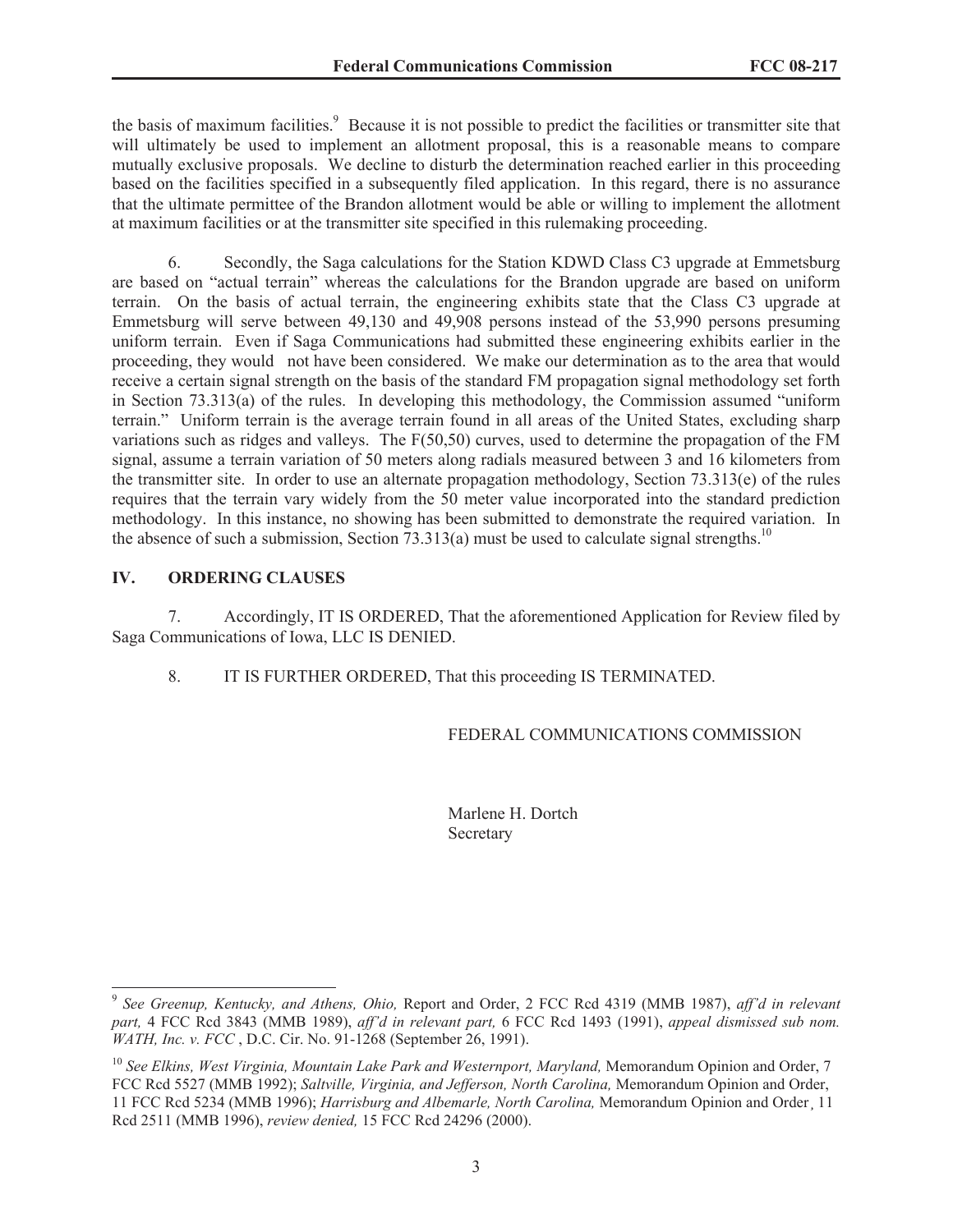## **STATEMENT OF COMMISSIONER MICHAEL J. COPPS**

*Re: Amendment of Section 73.202(b), Table of Allotments, FM Broadcast Stations (Emmetsburg, Sanborn and Sibley, Iowa, and Brandon, South Dakota, MM Docket No. 01-65, et al.; Applications of Kidd Communications for a Construction Permit for a New AM Station at Truckee, California, Pamplin Broadcasting-Oregon, Inc. for a Construction Permit for a New AM Station at Jacksonville, Oregon, File Nos. BNP-20000201AFK and 20000131ABP; Royce International Broadcasting Co., Application for a New AM Broadcast Station at Folsom, California, File No. BP-19970829AA, et al.*

I have discussed previously the need to revisit our radio allotment priorities in order to ensure that we are meeting our statutory obligation to provide "a fair, efficient, and equitable distribution of radio licenses."<sup>1</sup> Section 307(b) means that rural as well as urban communities are entitled to a fair distribution of service. I am concerned, however, that our existing allotment rules may unduly favor urban applicants by awarding, for instance, a dispositive preference to proposals that serve the greater number of people even if that number is relatively small. The end result is that rural applicants often never even get the chance to bid at auction because the urban applicants are awarded a dispositive preference, typically under the catch-all priority for "other public interest matters."

I am pleased that my colleagues have agreed to examine our radio allotment and assignment criteria as part of the recently released Rural Radio Service Notice of Proposed Rulemaking.<sup>2</sup> In the meantime, these cases adhere to current precedent and I therefore accept the results.

<sup>&</sup>lt;sup>1</sup>See 47 U.S.C. § 307(b); *See also Concurring Statement of Commissioner Michael J. Copps, In re Applications of Jeffrey B. Bate for a New AM Broadcast Station at Mesquite, Nevada and Jeffrey Eustis for a New AM Broadcast Station at Johnstown, Colorado, and In re Applications of Jeffrey B. Bate for a New AM Broadcast Station at St. George, Utah and Andrew Johnson for a New AM Broadcast Station at Winchester, Nevada.*

<sup>2</sup> *Policies to Promote Rural Radio Service and Streamline Allotment and Assignment Procedures*, Notice of Proposed Rule Making, FCC 09-30, (*rel*. Apr. 20, 2009).